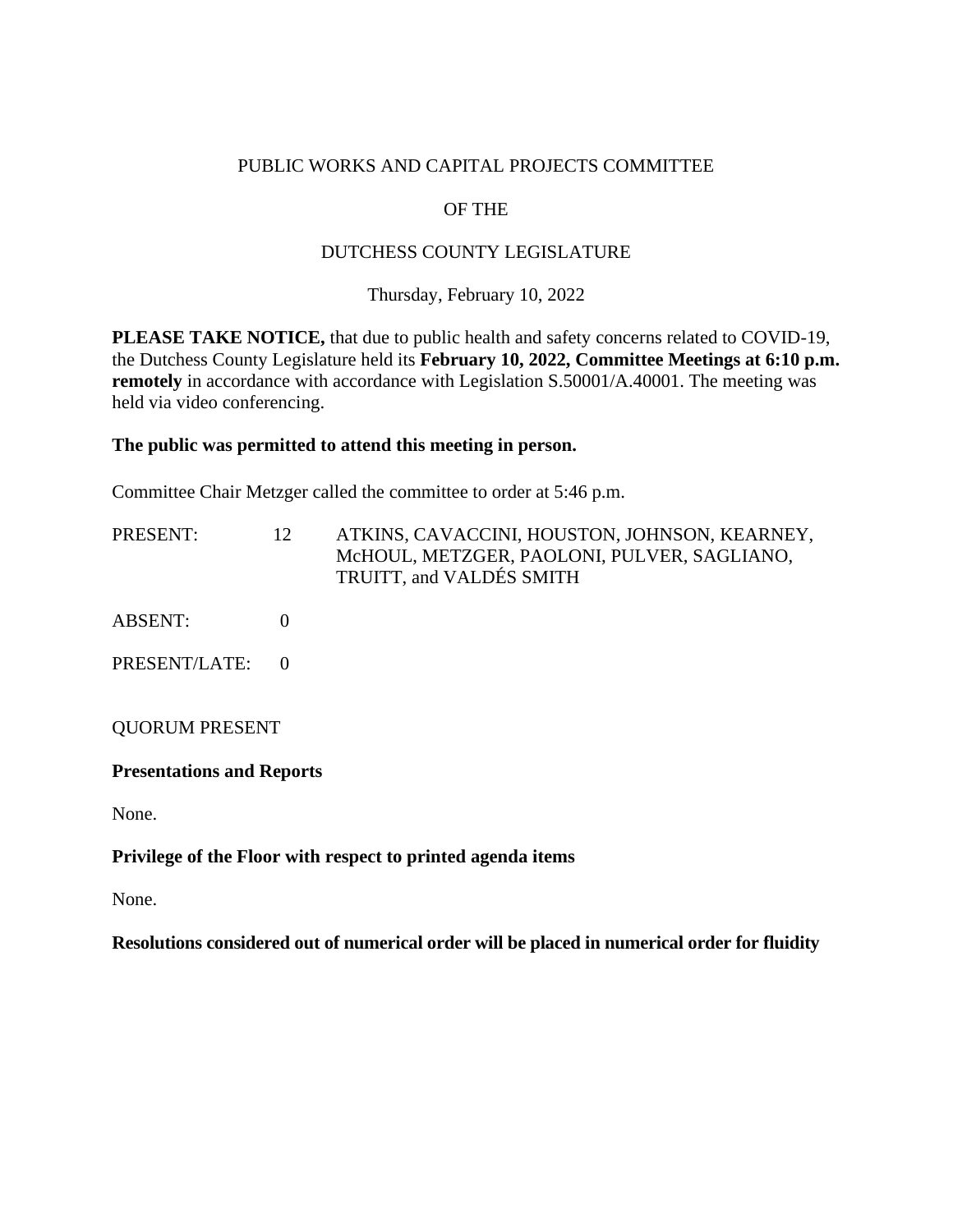### **2022028** AMENDING THE 2022 ADOPTED COUNTY BUDGET AS IT PERTAINS TO THE DEPARTMENT OF PUBLIC WORKS – PARKS DIVISION

On motion by Majority Leader Truitt, duly seconded by Assistant Majority Houston, the foregoing resolution was unanimously adopted by the Public Works and Capital Projects Committee.

**2022029** AUTHORIZING GRANT AGREEMENT WITH FEDERAL AVIATION ADMINISTRATION AND NEW YORK STATE DEPARTMENT OF TRANSPORTATION FOR FUNDING IN CONNECTION WITH THE DESIGN OF A REHABILITATION OF TAXIWAY "A" AT HUDSON VALLEY REGIONAL AIRPORT AND AMENDING 2022 ADOPTED COUNTY BUDGET AS IT PERTAINS TO THE DEPARTMENT OF PUBLIC WORKS -AIRPORT

On motion by Majority Leader Truitt, duly seconded by Assistant Majority Houston, the foregoing resolution was unanimously adopted by the Public Works and Capital Projects Committee.

**2022030** AUTHORIZING GRANT AGREEMENT WITH FEDERAL AVIATION ADMINISTRATION AND NEW YORK STATE DEPARTMENT OF TRANSPORTATION FOR FUNDING IN CONNECTION WITH DESIGN OF RUNWAY 6-24 EDGE LIGHTING AND SIGNAGE REPLACEMENT AT HUDSON VALLEY REGIONAL AIRPORT AND AMENDING 2022 ADOPTED COUNTY BUDGET AS IT PERTAINS TO THE DEPARTMENT OF PUBLIC WORKS -AIRPORT

On motion by Majority Leader Truitt, duly seconded by Assistant Majority Houston, the foregoing resolution was unanimously adopted by the Public Works and Capital Projects Committee.

**2022031** AUTHORIZING GRANT AGREEMENT WITH NEW YORK STATE DEPARTMENT OF TRANSPORTATION FOR FUNDING IN CONNECTION WITH THE DESIGN AND CONSTRUCTION OF TWO OPERATIONAL SUPPORT BUILDINGS AT HUDSON VALLEY REGIONAL AIRPORT AND AMENDING 2022 ADOPTED COUNTY BUDGET AS IT PERTAINS TO THE DEPARTMENT OF PUBLIC WORKS -AIRPORT

On motion by Majority Leader Truitt, duly seconded by Assistant Majority Houston, the foregoing resolution was unanimously adopted by the Public Works and Capital Projects Committee.